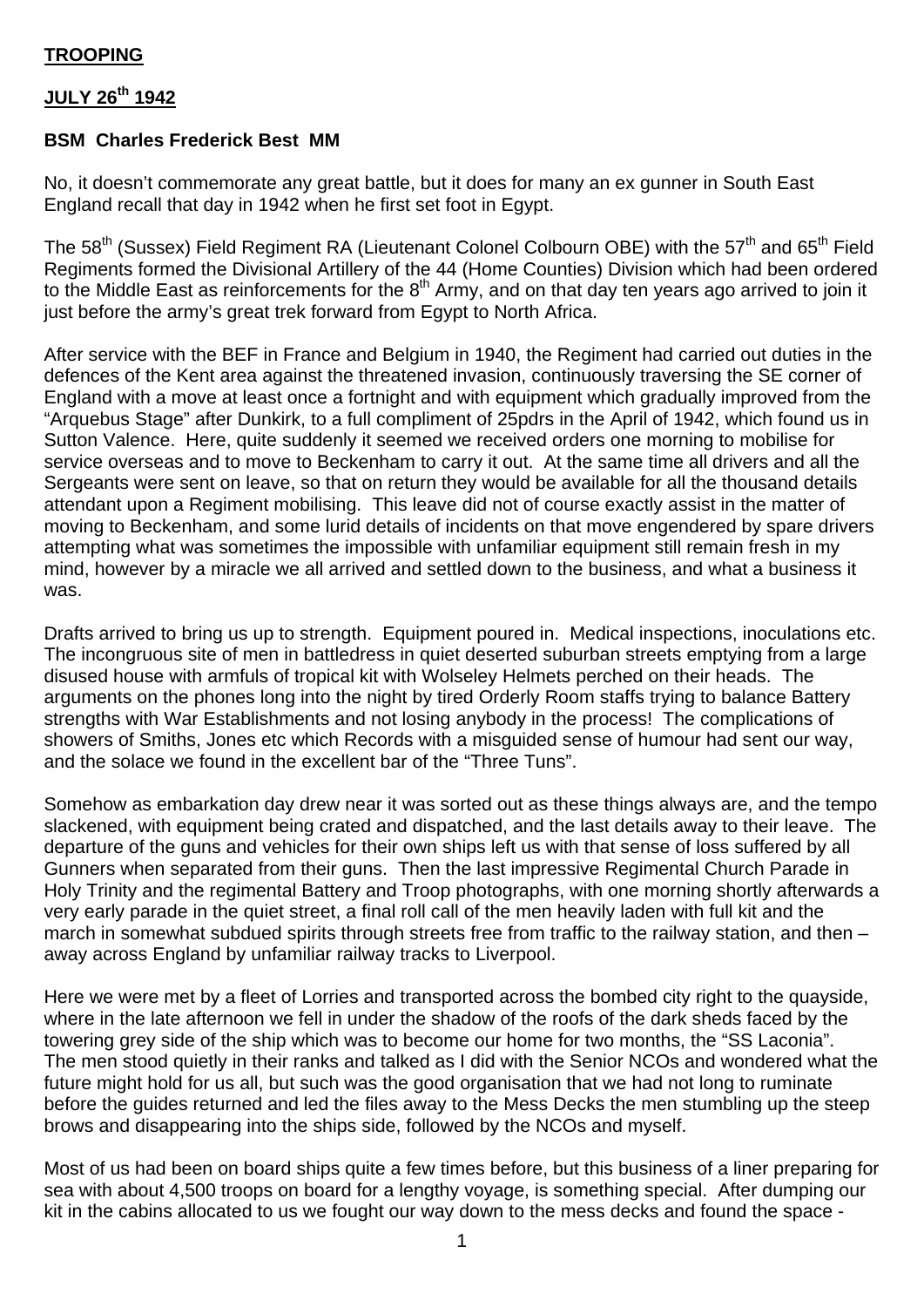



- allocated to the Battery. My first impression has always remained, that here, although there was certainly more head room, the scene must have been very like the gun deck of the "Victory" being cleared for action. The deck was not very far above the water line, and the "dead lights" secured over the ports at night were to remain there for long periods when we were at sea in bad weather. Overhead above the Mess tables swung the hammocks, while for those whom there were no hammocks or no room to swing them, small mattresses were placed on the steel decks. This was complicated enough while the ship was not at sea, but when the motion of the sea-way began to take effect – the atmosphere can be easily imagined.

Having satisfied myself that all the men really were on board and reasonably sorted out we extracted ourselves and found our way to our cabins again (six bunks to a cabin instead of the normal two). Care had to be taken when waking up if one was an occupant of the top bunk, as sitting up sharply resulted in a smart crack with the steel deck directly above! Word somehow passed round that our evening meal was ready, and with visions of "bully beef and hard tack" we went along to the Dining Saloon, where to my amazement we were served with a dinner, the like of which I hadn't seen in England for many a day. It transpired that the ships were re-victualled in South America and in consequence served something like a normal peace-time menu, this agreeable state of affairs lasting throughout the voyage.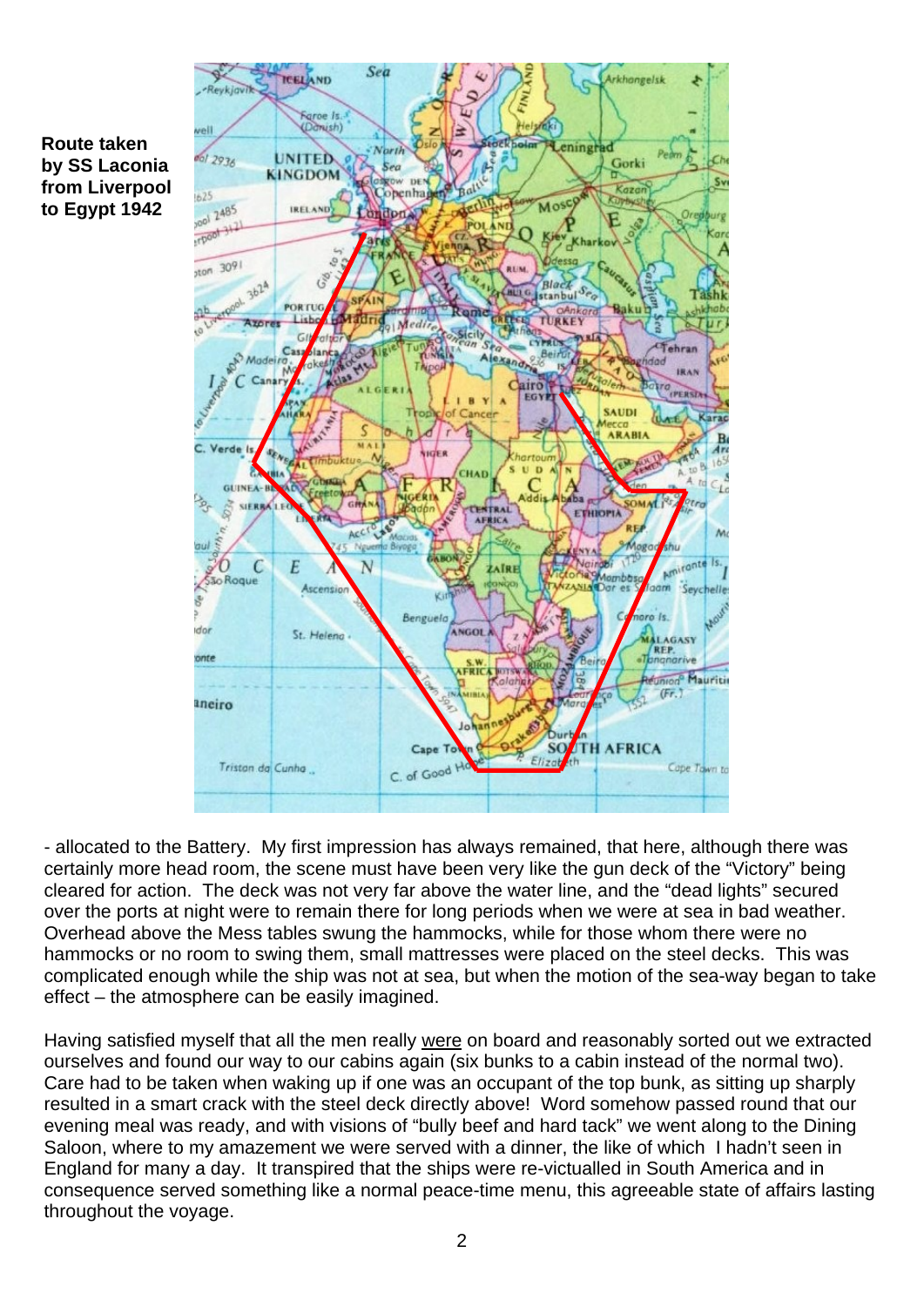Next morning we found that we had been moved down river, the convoy assembled and on May 28<sup>th</sup> we pushed our way out towards the water of the Atlantic on a cool grey day matched by the sombre colour of the vast array of ships, and settled down to the routine which was to become so familiar, and by the end of which we were all to be as much at home on board ship, as on land.

After "Reveille" each morning came "Lash and Stow" when hammocks were taken down and rolled with their regulation lashing and stowed neatly against the bulkhead, ready for inspection on "Ships" Rounds" during the morning. Meals were fetched by the men from their galley, and after meals there were the morning Roll Call and parades on deck. Somehow in the confined space everybody managed to wash and shave. Rifles were handed in to the Armoury and some men volunteered to act as relief detachments to the ship's 6" guns mounted at the stern, while the light AA Regiment on board did a similar duty on the anti aircraft armament. Parades on deck were a problem as with so many men on board (there were some of the Divisional Infantry Battalions), space was strictly limited and had to be used in a sequence, everyman seeming to take up twice his space by reason of carrying his life jacket.

Having settled down everyone gradually became accustomed to their surroundings and indeed we followed a training programme in the mornings consisting of lectures with the classes squatting on deck with the scene of ever changing interest of sea and sky and the pattern of the escort with its lines constantly changing course for by now the convoy had been joined by the battleships Nelson and Rodney, the aircraft carrier Argus and some destroyers and cruisers. To vary the lectures on gun drill and military matters, I used to pick on a different type of ship from the escort each day and talk about it and its duties and the history of the name which I was able to do by reason of a pre-war hobby and a keen interest in the Royal Navy. In the afternoons everyone was more or less free and the cry of "Housey-Housey" disturbed the slumbers of those who preferred to stretch out or try to on the packed upper deck. At first we wore PT shoes all day, but later as we neared journey's end, boots were worn for half a day to prevent the feet from becoming too soft.

Of fatigues there were many, and indeed the men welcomed them, the most popular being that which involved the bringing up from the various holds, the rations to the galleys, including meat from the ice rooms. I know my chaps seldom had any complaints about food, and frequently found ice in their drinking water, so I didn't ask too many questions.

Voluntary church services were always crowded and impromptu sing-songs were very popular. At night, before the Officers evening meal, I used to take the senior NCOs down to my cabin and be joined by the Battery Officers. Prior to leaving England we had bought a complete set of model miniature guns and lorries sufficient to show the deployment of a Battery at War Establishment, and there on the cabin floor the NCOs, many of whom had never heard of the driving drill of the old horsed days, were made to give the correct signals and move the Battery accordingly, and the models were useful for demonstrations, the policy paying good dividends later in the open spaces of the Western Desert, while evening meetings were an opportunity to thrash out daily problems.

Constant operation alarms seemed to keep everyone alert and to find their way to their appointed places quickly and quietly for Boat Stations everyone had to somehow get on deck, while for "Attack by Surface Raider" all had to gather on the main Mess Deck. These operations until one got used to it, were complicated by day, and even more difficult by night.

In the first weeks of June, we changed from Battledress into Khaki Drill and rather strange it seemed, though the though the weather was warm and we were well out in the Atlantic, but in a few days orders were given to wear sun helmets. As previously mentioned these were Wolseley helmets, very smart, but not when worn with the covers on which made them look like miniature bee hives, but at least it caused plenty of amusement, even though it was really a precaution against dirt and damage. At last on June 13<sup>th</sup>, after watching wonderful displays by flying fish and porpoises we put into Freetown. Despite the humid atmosphere, the sight of green slopes and trees and the hustle of a - - -- busy tropical port with all its sights, sounds and smells provided much to interest us. But five days